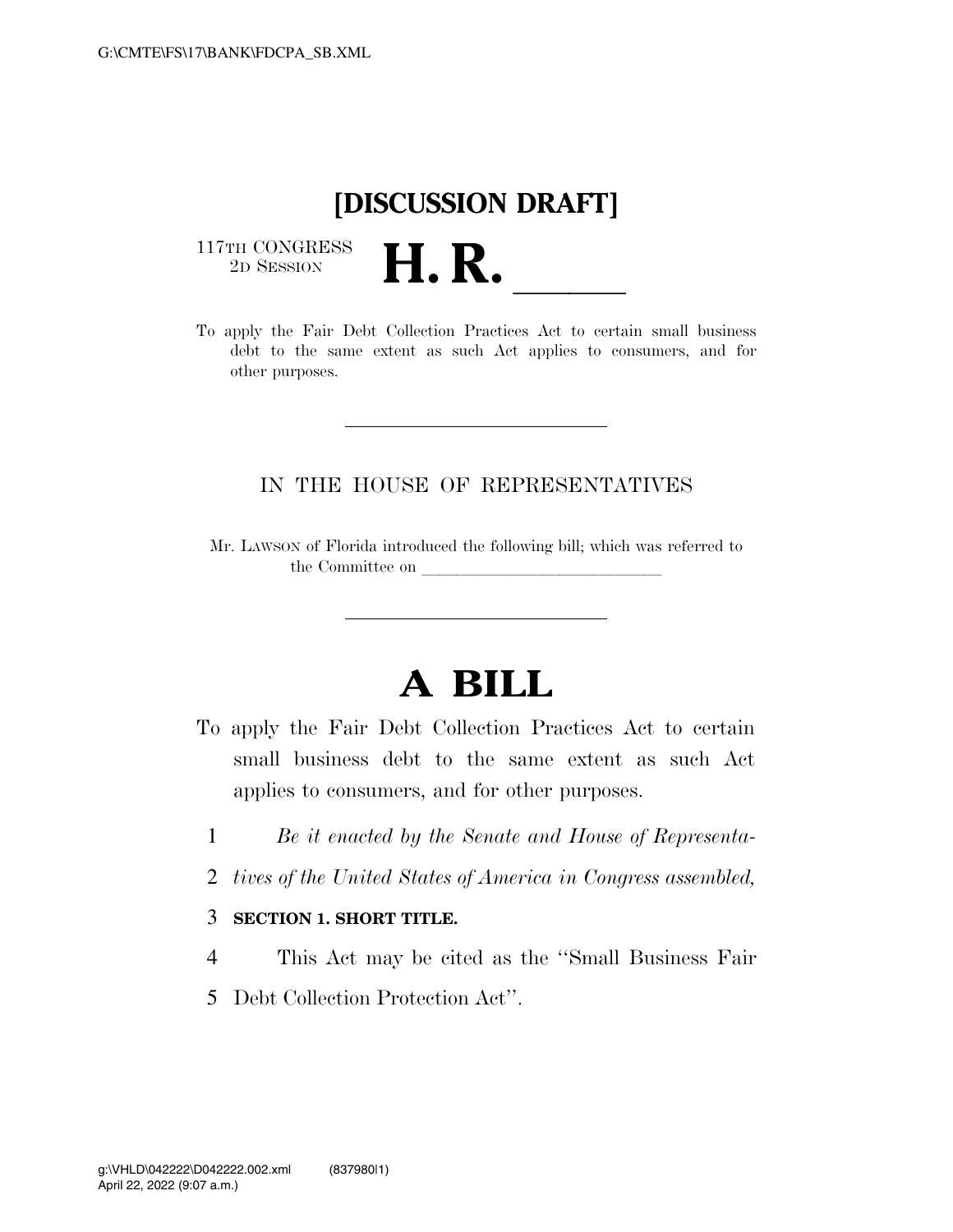| 1              | SEC. 2. FAIR DEBT COLLECTION PRACTICES FOR LOANS TO               |
|----------------|-------------------------------------------------------------------|
| $\overline{2}$ | SMALL BUSINESSES.                                                 |
| 3              | (a) IN GENERAL.—The Fair Debt Collection Prac-                    |
| $\overline{4}$ | tices Act $(15 \text{ U.S.C. } 1692 \text{ et seq.})$ is amended— |
| 5              | $(1)$ in section 803, by adding at the end the fol-               |
| 6              | lowing:                                                           |
| 7              | The term 'commercial credit bureau'<br>(9)                        |
| 8              | means any person which, for monetary fees, dues, or               |
| 9              | on a cooperative nonprofit basis, regularly engages               |
| 10             | in whole or in part in the practice of assembling or              |
| 11             | evaluating commercial credit information or other                 |
| 12             | information on businesses for the purpose of fur-                 |
| 13             | nishing credit reports to third parties, and which                |
| 14             | uses any means or facility of interstate commerce                 |
| 15             | for the purpose of preparing or furnishing credit re-             |
| 16             | ports.";                                                          |
| 17             | $(2)$ by redesignating section 819 as section 820;                |
| 18             | and                                                               |
| 19             | $(3)$ by inserting after section 818 the following:               |
| 20             | "\\$819. Application to small business debt                       |
| 21             | "(a) IN GENERAL.—This Act shall apply to small                    |
| 22             | business debt to the same extent as this Act applies to           |
| 23             | debt of consumers.                                                |
| 24             | "(b) DEFINITIONS.—In this section:                                |
| 25             | "(1) SMALL BUSINESS.—The term 'small busi-                        |

ness' has the meaning given the term 'small business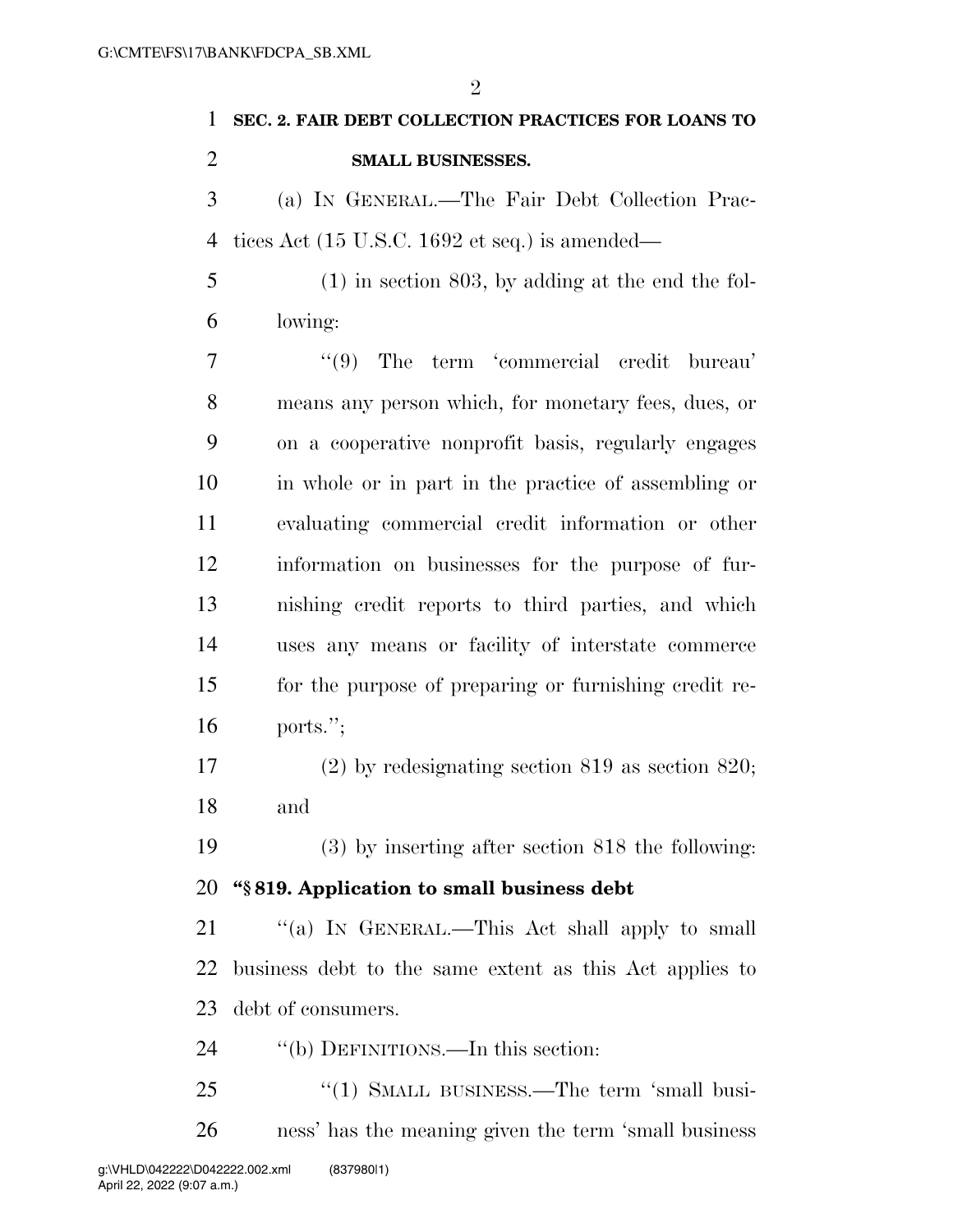|   | concern' under section 3 of the Small Business Act   |
|---|------------------------------------------------------|
| 2 | $(15 \text{ U.S.C. } 632).$                          |
| 3 | $''(2)$ SMALL BUSINESS DEBT.—The term 'small         |
|   | business debt' means any obligation or alleged obli- |
| 5 | gation of a small business that is less than         |
|   | $$2,500,000."$ .                                     |

 (b) CLERICAL AMENDMENT.—The table of contents for the Fair Debt Collection Practices Act is amended by striking the item relating to section 819 and inserting the following:

''819. Application to small business debt. ''820. Effective date.''.

 (c) CONFORMING AMENDMENTS.—The Fair Debt Collection Practices Act (15 U.S.C. 1692 et seq.) is amended—

 (1) in section 805(b), by inserting ''or a com- mercial credit bureau (as applicable)'' after ''con-sumer reporting agency'';

(2) in section 806(3)—

18 (A) by striking "consumers who" and in- serting ''consumers or small businesses that''; and

21 (B) by inserting " or to a commercial cred- it bureau (as applicable),'' after ''consumer re-porting agency''; and